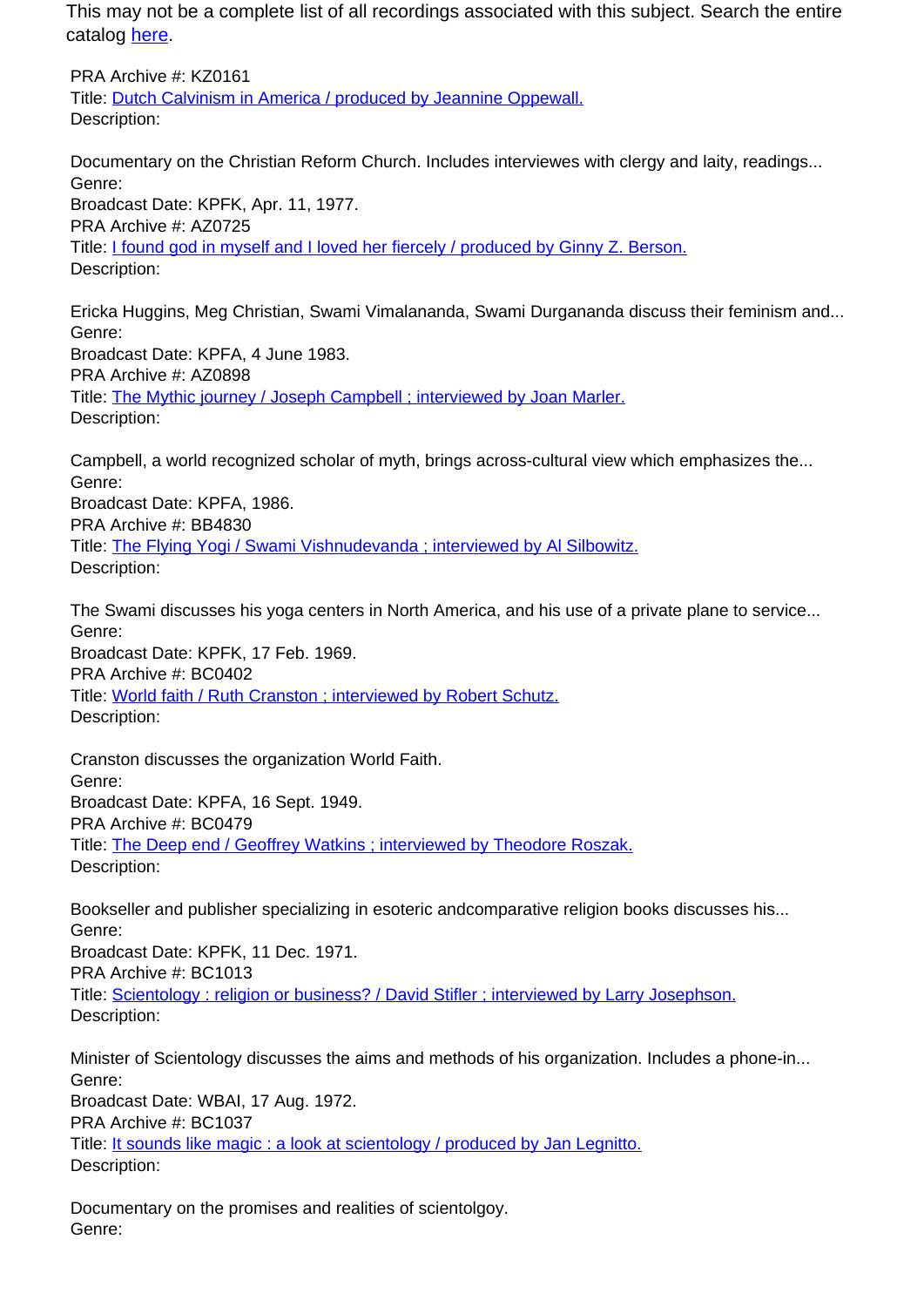This may not be a complete list of all recordings associated with this subject. Search the entire catalog here.

Broadcast Date: KPFA, 23 Oct. 1972. PRA Archive #: BC1345.01 Title: Deontology and theism / Robert A. Oakes ; produced by Richard Fioravanti. Description:

Philosophy professor presents his paper Noumena, phenomena and God at a philosophy of religion... Genre: Broadcast Date: WBAI, 23 Feb. 1973. PRA Archive #: BC1345.02 Title: Primum mobile / Pheroze S. Wadia and James F. Ross ; moderated by Alvin Plantinga. Description:

Wadia reads and discusses his paper The Cosmological argument with Ross at a philosophy of... Genre: Broadcast Date: WBAI, 23 Feb. 1973. PRA Archive #: BC1381 Title: Drugs and awareness / produced by Amando Foulger, Karl Heussenstamm and Debra Farrell. Description:

Deena Bandhu, Baba Ram Das (Richard Alpert), Joanna Harcourt-Smith, Guru Prem, Ralph Metznor, T... Genre: Broadcast Date: KPFA, 15 Feb. 1973. PRA Archive #: BC1558.01-.10 Title: Cult week. Description:

Interviews with psychologists and leaders of new religious movements.

r.1. (ca. 60 min.) -- r.2. Transcendental meditation group interviewed by Dancing Bear (ca. 30... Genre: Broadcast Date: KPFT, 1-6 Nov. 1973. PRA Archive #: BC2132 Title: Who is the Reverend Sun Myung Moon and what is he up to anyway? / produced by Adi Gevins. Description:

Examination of the evangelist from South Korea and his Unification Church. This program was used... Genre: Broadcast Date: KPFK, 28 Feb. 1975. PRA Archive #: BC2945.03 Title: Anne Fremantle interview with Paul Moore and Arthur Cohen (Episode 3) Description:

Episcopal Bishop Paul Moore and Jewish theologian Arthur Cohen discuss religious approaches to... Genre: Broadcast Date: WBAI, April 18, 1976

PRA Archive #: KZ0517

,

Title: A Sympathetic look at the Rev. Sun Myung Moon / Frederick Sontag ; interviewed by Jim Berland. Description:

On his book supporting the Unification church. Genre: Broadcast Date: KPFK, Jan. 24, 1978.